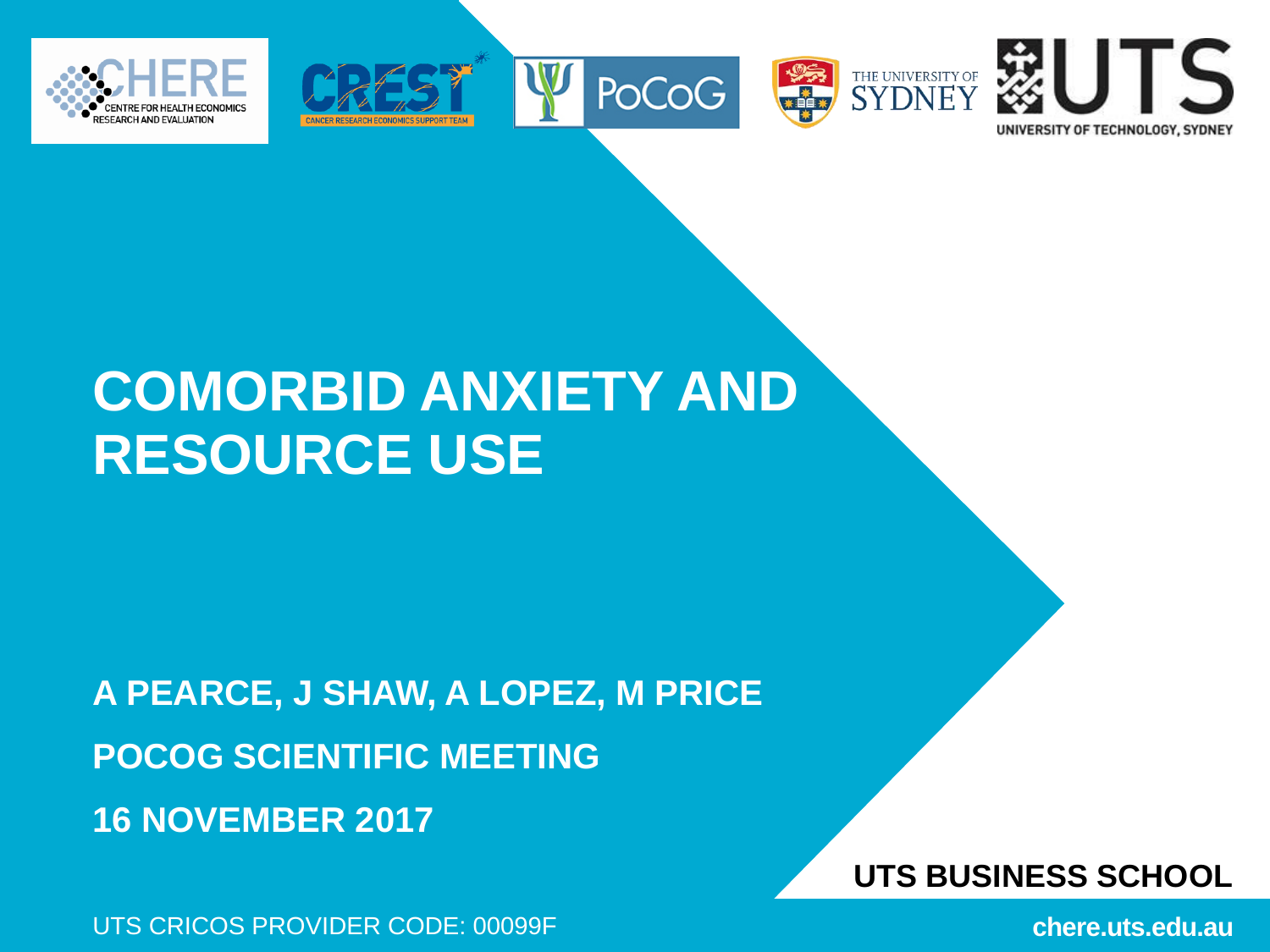### **ANXIETY IS…**

- More common among cancer patients
- Associated with increased health service use
	- o Not necessarily mental health related

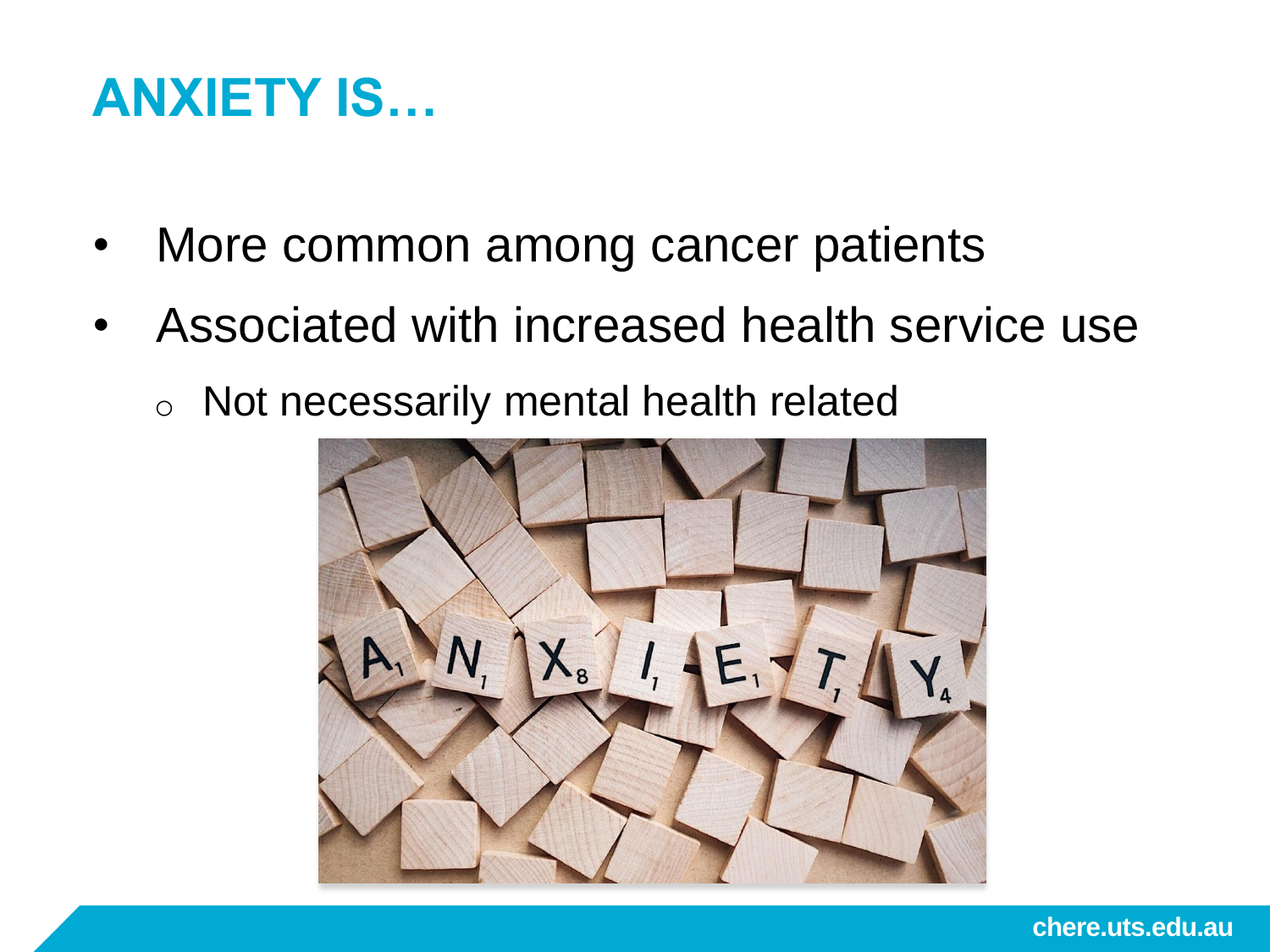### **AIM**

To describe the literature on the health care costs and resource use of clinical anxiety in the context of cancer

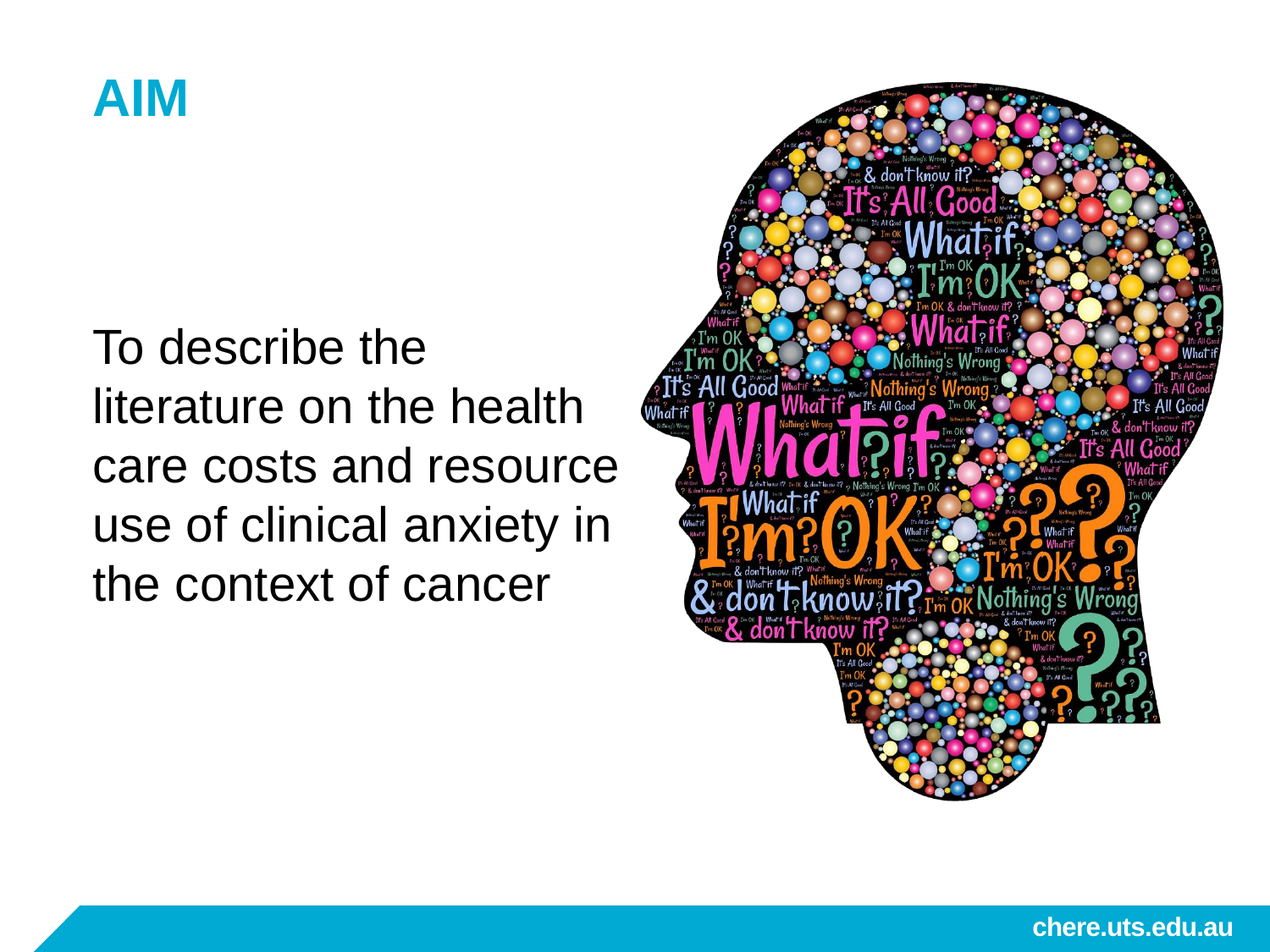### **METHOD**

Databases: Medline, NHS-EED, CINAHL, EMBASE, Cochrane

Search concepts: Adults, cancer, anxiety, health service use, costs

411 abstracts reviewed for eligibility

6 eligible articles

#### **Extracted:**

Participant characteristics, anxiety criteria, study design, cost &/or resources, subgroup analyses, results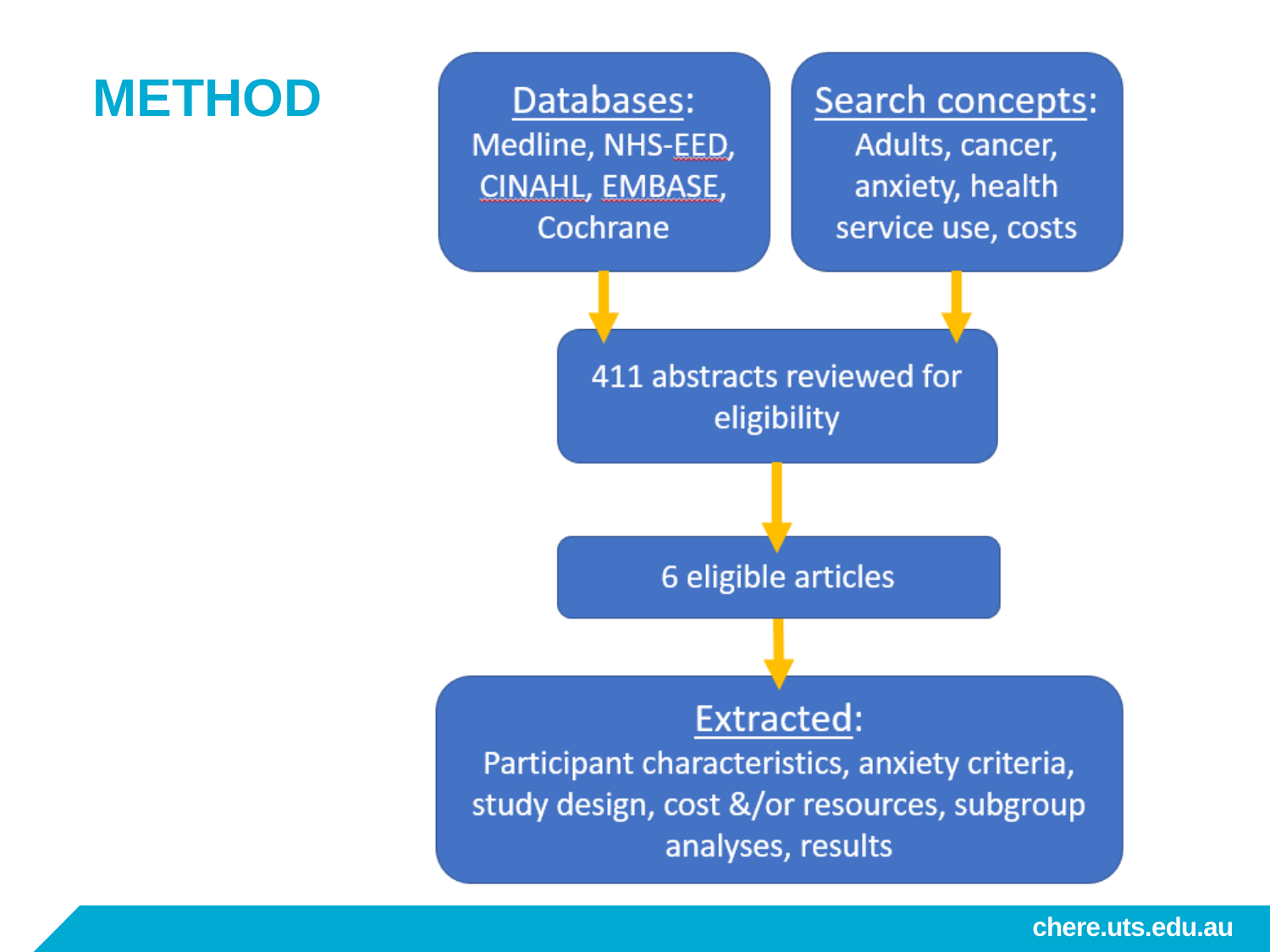## **SIX ELIGIBLE STUDIES**

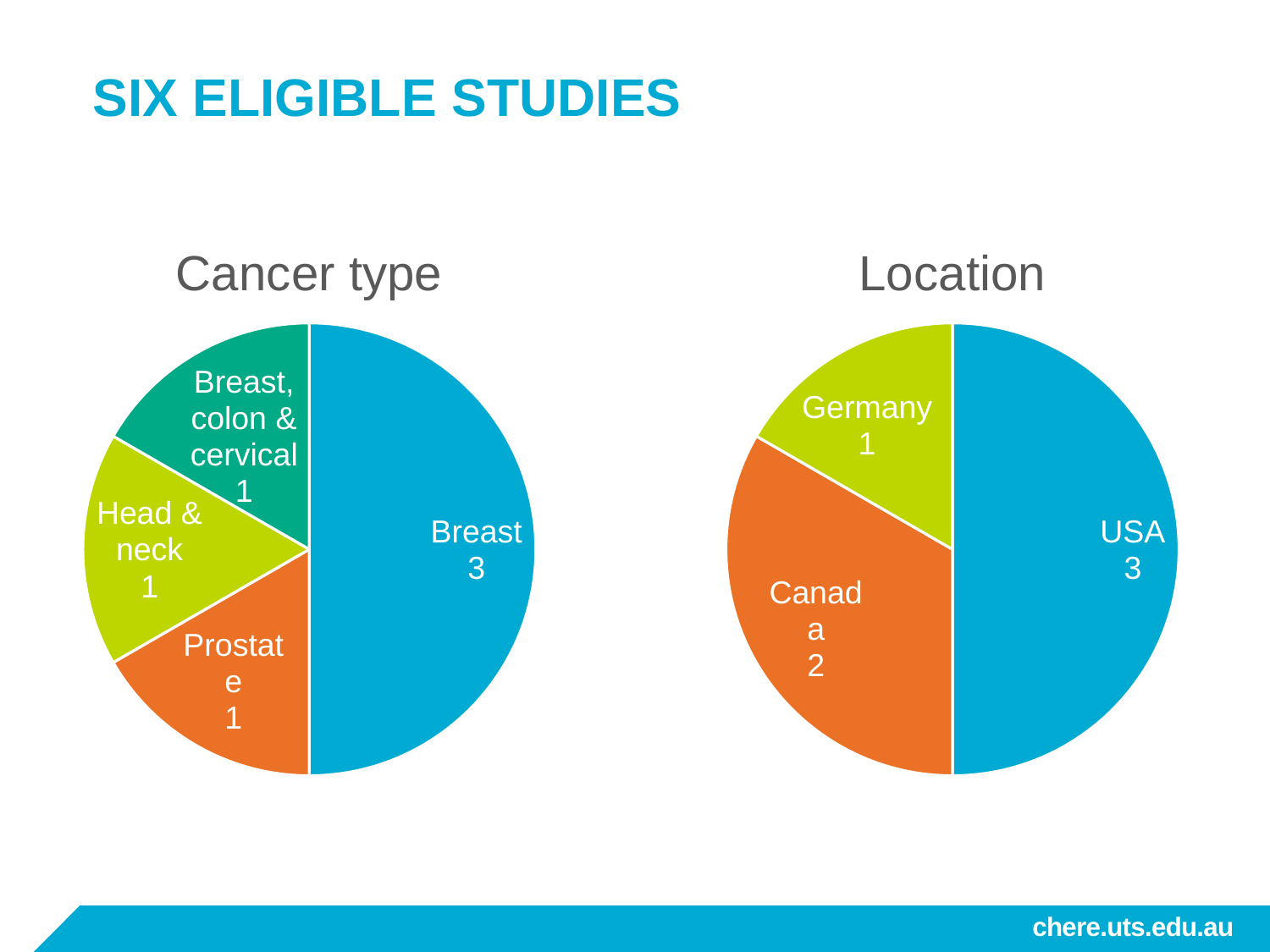## **SIX ELIGIBLE STUDIES**

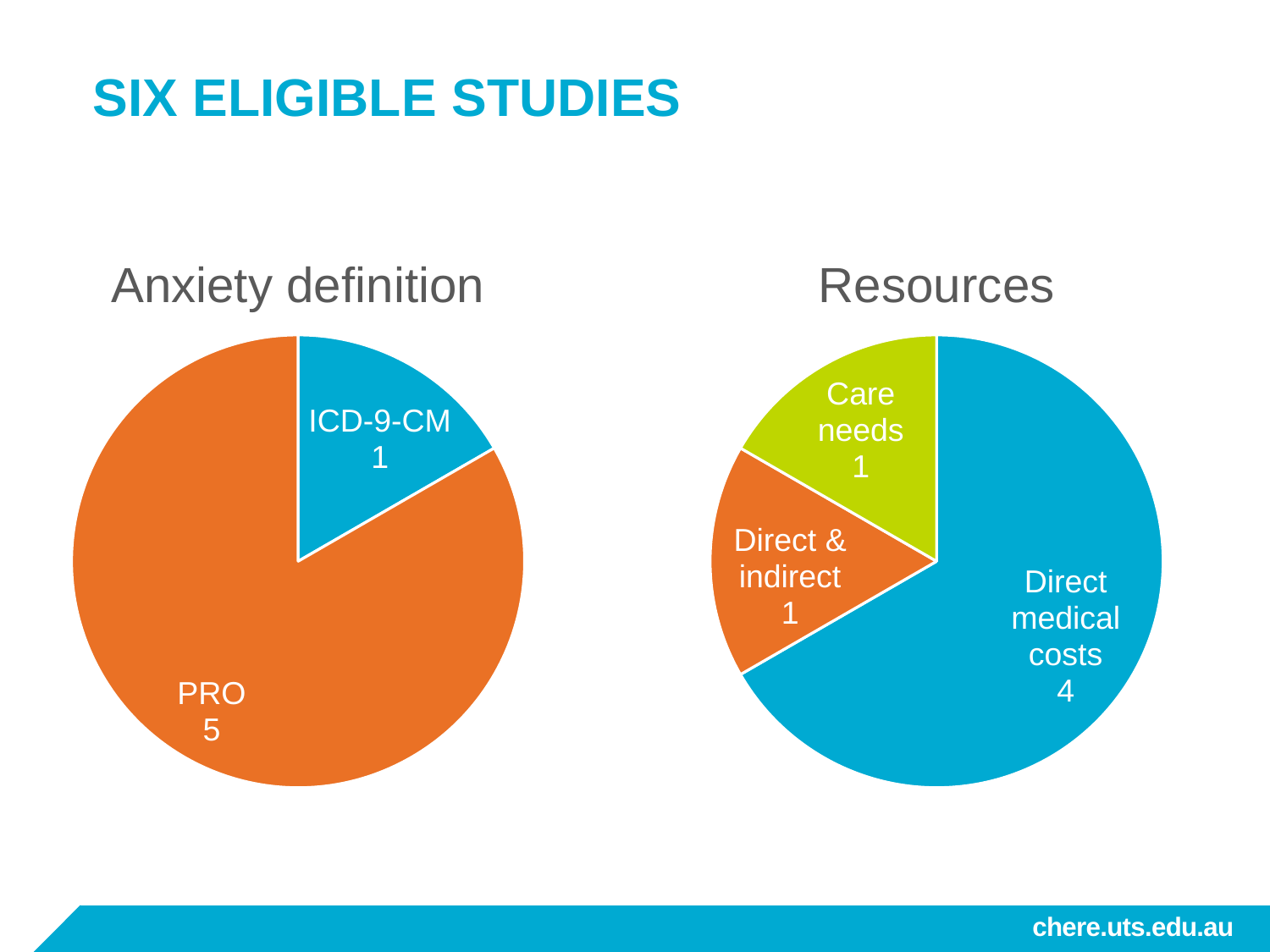### **RESULTS**

| <b>Paper</b>                     | <b>Design</b>                  | <b>Participants with anxiety had</b>                                                                                         |
|----------------------------------|--------------------------------|------------------------------------------------------------------------------------------------------------------------------|
| Fox, 2012<br>$(n=40,202)$        | <b>Observational</b><br>cohort | ↑ likelihood of complications<br>↑ likelihood of prolonged hospitalisation<br>$\uparrow$ costs of care                       |
| <b>Mahal, 2015</b><br>$(n=375)$  | <b>Observational</b><br>cohort | $\uparrow$ the likelihood of receiving therapy (instead of<br>$\bullet$<br>surveillance), despite limited additional benefit |
| Sabariego, 2011 RCT<br>$(n=174)$ |                                | • $\downarrow$ GP visits, inpatient days and outpatient<br>treatment after CBT group (vs. support group)                     |
| Lemieux, 2003<br>$(n=125)$       | <b>RCT</b>                     | $\uparrow$ use of radiation<br>↑ use of psychotropic drugs<br>$\bullet$<br>No statistically significant different in costs   |
| <b>Mosher, 2012</b><br>$(n=86)$  | <b>RCT</b>                     | $\bullet$ $\uparrow$ use of mental health services after expressive<br>writing group (vs. neutral writing)                   |
| <b>Henry, 2014</b><br>$(n=127)$  | survey                         | Cross sectional $\cdot$ $\uparrow$ levels of unmet needs<br>↑ willingness to use support services                            |